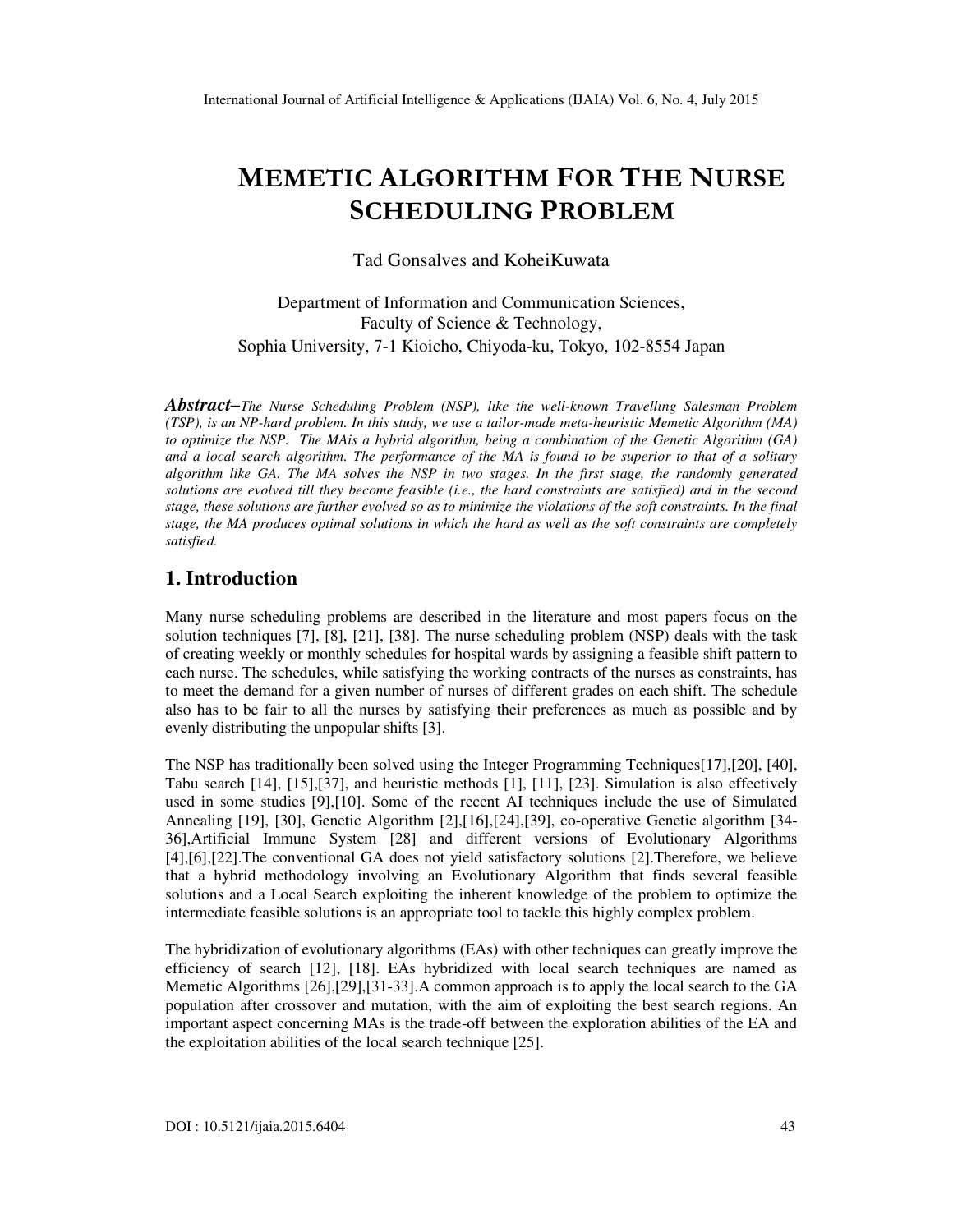In this study, we use a Memetic Algorithm (MA) to solve the complex nurse scheduling problem. The MA algorithm is a hybrid of the Genetic Algorithm (GA) and Local Search (LS). The GA follows a simple coding scheme and after the recombination operations, LS is applied using problem-specific knowledge. A number of random shift schedules are generated. Penalties are imposed for the violation of the hard as well as the soft constraints of the shift schedules. The MA solves the problem in two phases. In the first phase, it tries to resolve all the violations of the hard constraints. This leads to feasible solutions. In the second phase, MA works with the feasible solution and further evolves them eliminating, or at least minimizing the soft constraints. The result is optimal solutions satisfying the management requirements as well as the nurses' preferences.

This paper is organized as follows: In section2, we explain the general NSP and a specific version that we have solved. In section3, we describe in detail the design and application of a tailor-made MA to solve the NSP with the obtained results. We conclude the study in section 4.

# **2. Nurse Scheduling Problem (NSP)**

There are many versions of the NSP found in literature. However, there exists neither a standard version nor benchmark problems to test new solution techniques [7]. In this study, we consider the nurse scheduling problem and the datasets provided by the Queen's Medical Centre (QMC) in Nottingham, UK. Our motivation to adopt this problem is that the problem is well-formulated and made freely accessible online with its associated data[27].

In the QMC nurse scheduling problem, a medium-sized group of nurses (20-30) should be scheduled over a planning period of four weeks. The daily schedule consists of the following three shifts: early (E;  $7:00-14:45$ ), late (L;  $13:30-21:15$ ) and night (N;  $21:00-7:15$ ) each with different coverage demand. The schedule should simultaneously satisfy the coverage demand and the working regulations constraints, as well as the nurses' preferences as far as possible. There are 6 hard constraints (must be satisfied) and 6 soft constraints (should be satisfied) which are listed below.

### Hard Constraints

*OneShiftADay*: A nurse can work only one shift per day.

*MaxHours*: Nurses work a maximum number of hours.

*MaxDaysOn* : Nurses work a maximum number of consecutive days without a break.

*MinDaysOn* : Nurses work a minimum number of consecutive days.

*Succession* : Several shift combinations are not allowed ,e.g. night shift followed by early shift and vice-versa.

*Hard Request* :Nurses must take the annual leave they are entitled to.

### Soft Constraints

*SoftRequest*: Nurses prefer some favorable shifts (or days-off) for some days once in a while.

*SingleNight*: Nurses prefer to work night shifts in blocks of two or more.

*WeekendBalance*: Nurses should not work more than 3 out of 4 consecutive weekends.

*WeekendSplit*: As for the weekends, the nurses prefer to work both days of the weekend or take both the days of the weekend off.

*Coverage*: The coverage demand for each shift should be satisfied as closely as possible. *CoverageBalance*: The deficit/surplus of coverage demand should be balanced for all shifts in the planning period.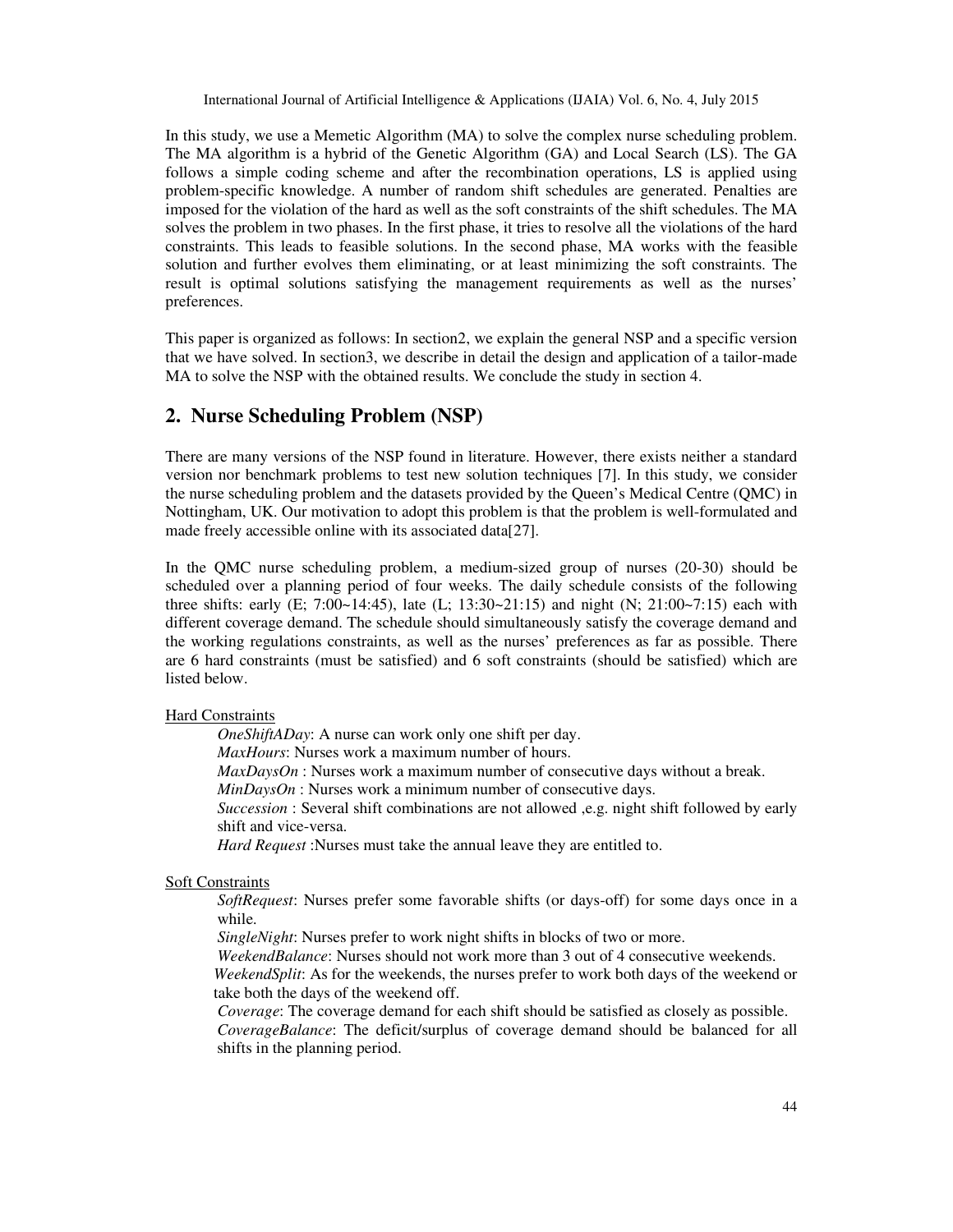Nurses in QMC are employed either as full-time or part-time. Full-time nurses are required to Nurses in QMC are employed either as full-time or part-time. Full-time nurses are required to work at most 75 hours per fortnight while part-time nurses work for lesser number of hours. They belong to one of the four possible qualification categories. Registered (RN), Enrolled (EN), Auxiliary (AN) and Student (SN). RNs and ENs are classified as qualified (QN) while QNs and ANs are both employed (PN).

|            | Early | Late | Night |
|------------|-------|------|-------|
| <b>QNs</b> | 4     | 3    | 2     |
| <b>RNs</b> | 1     |      | 0     |
| <b>ETs</b> | 1     |      |       |

Table 1. The cover requirements of nurses with different qualifications

# **3.NSP optimization using MA**

The Memetic Algorithm (MA) we have used to solve the above QMC NSP consists of the Genetic Algorithm combined with a local search. The MA flowchart is shown in Fig. 1. describes in detail each of the steps of the MA. (MA) we have used to solve the above QMC NSP consists of ned with a local search. The MA flowchart is shown in Fig. 1. the steps of the MA.



Fig.1.Memetic Algorithm flowchart

Step 1: *Random generation of shift tables*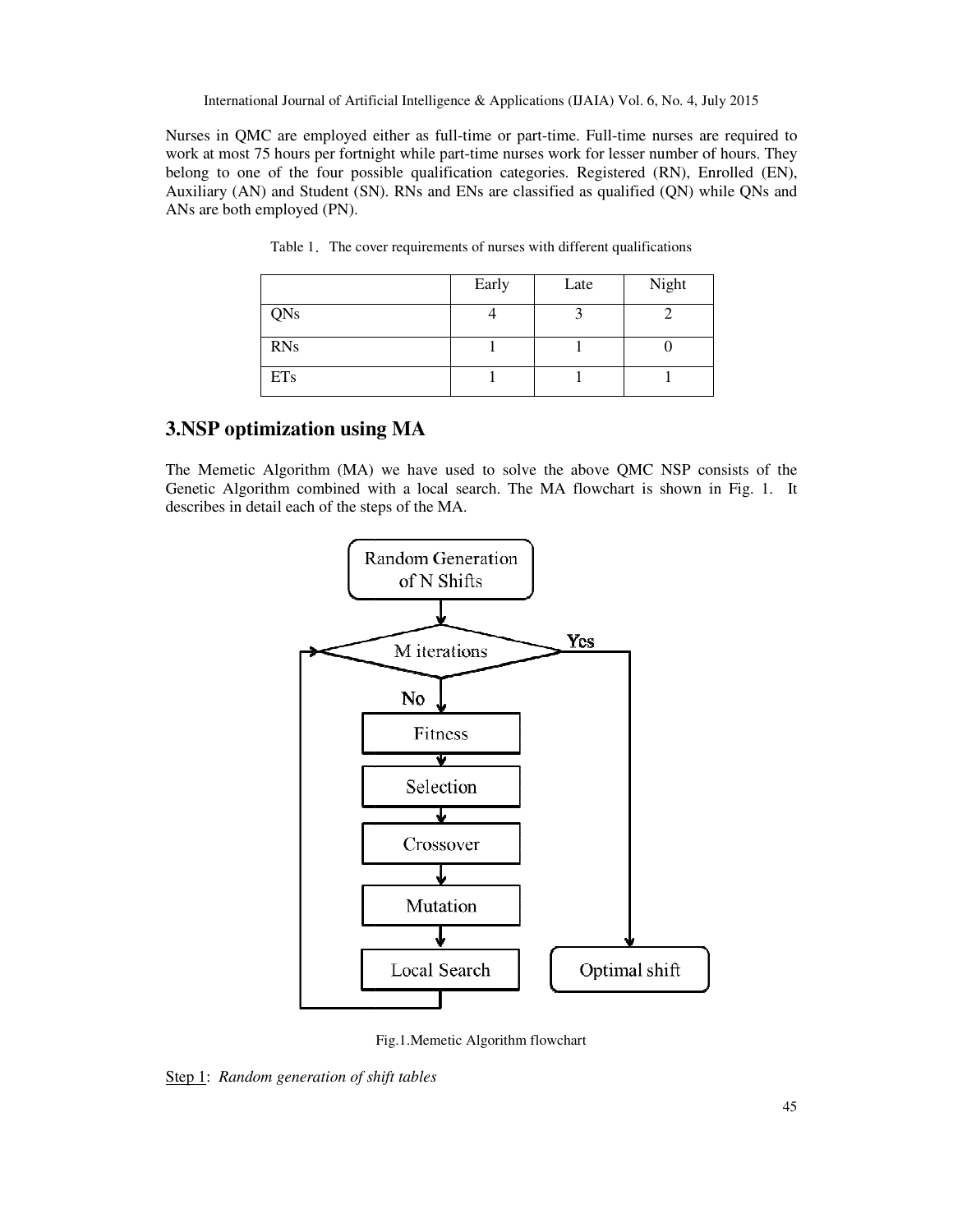N number of shifts tables is generated randomly. A typical shifts table created according to the preferences of the nurses is shown in Table 2. The meanings of the entries in the table are explained below the table. The MA coding shown in Table 3 is as follows: 0 implies a free day while 1 implies a particular shift for a given nurse. 4 implies that the nurse does not want to work while 1 implies a particular shift for a given nurse. 4 implies that the nurse does not want to work on that particular shift and 5 implies the annual leave. The real-number coding does not follow the canonical bit-string GA. The advantage is that it avoids the computational overhead about by the genotype-phenotype conversion. as follows: 0 implies a free day<br>the nurse does not want to work<br>number coding does not follow<br>computational overhead brought

Table 2. 2. Shifts according to the nurses' preferences

|          | 5        | 6        |    | 8       | 9        | 10       | 11       | 12      | 13      | 14       | 15       | 16       | 17       | 18       | 19       | 20       | 21       | 22      | 23      | 24       | 25      | 26      | 27       | 28      | 29       | 30       | 31       | 1        |
|----------|----------|----------|----|---------|----------|----------|----------|---------|---------|----------|----------|----------|----------|----------|----------|----------|----------|---------|---------|----------|---------|---------|----------|---------|----------|----------|----------|----------|
|          | M        | т        | W  | Th      | F        | S        | Su       | M       | T       | W        | Th       | F        | S        | Su       | M        | T        | W        | Th      | F       | S        | Su      | M       | T        | W       | Th       | F        | S        | Su       |
| Anita    |          |          | E  | о       | о        | L        | E        |         |         |          | E        | E        | $\circ$  | О        | AL       | AL       | AL       | AL.     | AL.     | AL       | AL      | AL      | AL       |         | Е        | N        | N        | $\Omega$ |
| Cheryl   |          | AL       | L  |         |          | $\circ$  | O        |         | AL      |          | AL       |          |          |          | AL       | AL       | AL       | AL      | AL      | AL       | AL      | L       |          |         |          |          | $\circ$  | $\Omega$ |
| Chris    |          | Е        | L  |         | E        |          | N        |         | L       | L        | AL       | Е        | L        |          | $\circ$  | О        | O        | O       | О       | О        | $\circ$ | $\circ$ | $\circ$  | $\circ$ | $\circ$  | $\circ$  | $\circ$  | $\Omega$ |
| Claire   | $\circ$  | $\Omega$ |    | AL      |          |          |          |         |         | E        | AL       | AL       |          |          | L        |          |          |         |         |          |         |         |          |         |          |          |          |          |
| Daryl    | O        | $\circ$  | О  |         | L        | L        | O        | L       | $\circ$ | L        | AL       | AL       | AL       | N        | $\Omega$ | О        | L        | $\circ$ | L       | L        | AL      | AL      | AL       | AL      | AL       | AL       | AL       | AL       |
| Julie P  | $\circ$  | Е        |    | E       | $\circ$  | О        | L        | $\circ$ | $\circ$ | N        | N        | $\Omega$ | $\circ$  | О        | $\circ$  | Е        |          | E       | О       | О        | L       | $\circ$ | E        | E       | AL       | $\circ$  | $\circ$  | $\Omega$ |
| Kriska   |          |          |    |         |          |          |          |         |         |          |          | Е        | O        | О        | L        | AL       | AL       | AL      | AL      | AL       | AL      | AL      |          |         |          |          |          |          |
| Linda B  | L        | E        | E  | E       | E        | $\circ$  | $\circ$  | N       | N       | O        | E        | AL       | $\circ$  | $\circ$  | L        | E        | О        | O       |         |          | L       | E       | E        | E       | $\circ$  | $\circ$  | Е        | L        |
| Linda W  |          |          |    |         |          |          |          |         |         |          |          |          |          |          | AL       | AL       | AL       | AL      | AL      |          |         |         |          |         |          | $\circ$  |          |          |
| Liz      |          |          |    |         |          | $\circ$  | $\circ$  |         | $\circ$ |          |          |          | $\Omega$ | $\circ$  |          |          |          |         |         |          |         |         |          |         |          |          |          |          |
| Louise   | L        |          |    |         |          |          |          |         |         |          |          |          |          |          |          |          |          |         |         |          |         |         |          | N       | N        |          |          |          |
| Malinka  | L        |          | L  | L       | Е        | О        | O        | $\circ$ | L       | о        | E        | L        | L        | Е        | L        | L        |          | L       | О       | О        | E       | L       | L        | AL      | AL       | AL       | $\circ$  | $\Omega$ |
| Margaret | $\circ$  | L        |    | L       | Е        | О        | O        | L       | Е       |          | О        | $\Omega$ | O        | L        | Е        | L        | N        | N       | L       | О        | $\circ$ | $\circ$ |          |         |          |          |          |          |
| Nicola   | Е        | O        | Е  | о       | N        | N        | E        | $\circ$ | $\circ$ | О        | $\Omega$ | L        | O        | Е        | E        | О        | O        | O       | L       | О        | E       | Е       | O        | O       | О        | L        | $\circ$  | Е        |
| Nynke    | $\Omega$ | $\circ$  | О  | О       | О        | О        | L        | Е       | L       | о        | О        | O        | $\circ$  | О        | N        | Ν        | О        | О       | О       | О        | $\circ$ | $\circ$ | O        | О       | О        | O        | $\Omega$ | $\Omega$ |
| Sue E    | N        | N        | O  | $\circ$ | O        | L        | L        | L       | Е       | L        | E        | $\Omega$ | $\circ$  | $\Omega$ | L        | Е        |          |         | $\circ$ | $\Omega$ | $\circ$ |         | E        | $\circ$ | $\Omega$ | $\Omega$ | L        | L        |
| Susan    | O        | L        | E  | E       | О        | $\Omega$ | $\Omega$ | AL      | AL      | AL       | $\Omega$ | $\Omega$ | $\circ$  | $\Omega$ | AL       | О        | $\Omega$ | O       | E       | E        | E       | N       | N        | $\circ$ | $\Omega$ | $\Omega$ | $\Omega$ | $\Omega$ |
| Tess     | $\Omega$ | O        | AL |         | L        | О        | L        | Е       |         | $\Omega$ |          |          | $\circ$  | $\Omega$ |          | $\Omega$ |          |         | О       | $\Omega$ | L       | Е       | $\Omega$ |         |          |          | $\Omega$ | $\Omega$ |
| Tricia   | Е        | E        | N  | N       | $\Omega$ | $\Omega$ | E        | Е       |         | E        | L        | Е        | $\circ$  | $\circ$  | E        | Е        | E        | E       | E       | $\Omega$ | $\circ$ |         | E        | E       | L        | L        | $\Omega$ | $\Omega$ |

The symbols in the above data represent the following: E(Early: 7:00-14:30); L(Late: 13:00-21:15; N(Night: 21:00-7:15); O (Free day); AL (Annual leave) );

|                |           |                      | <b>Mon</b>           |               |            | Tue   |               |               | Wed   |                |        | Thu         |               |       | Γń             |        |       | <b>Sat</b>    |              |       | Sun.  |               |
|----------------|-----------|----------------------|----------------------|---------------|------------|-------|---------------|---------------|-------|----------------|--------|-------------|---------------|-------|----------------|--------|-------|---------------|--------------|-------|-------|---------------|
| <b>Name</b>    | Grain     | Early                | Late :               | Night         | Early      | Late: | <b>Night</b>  | Early         | Late: | Might          | Early: | <b>Lute</b> | Nisht.        | Early | Late           | Night. | Early | Late          | <b>Night</b> | Early | Late: | <b>Night</b>  |
| Arita          | RN        | $\ddot{\ddot{\tau}}$ | $\ddot{\ddot{\tau}}$ | $\frac{4}{3}$ | $\ddot{+}$ | 4     | 4             | ۹             | о     | 0.             | 0      | 0           | ۰             | ٥     | 0              | ٥      |       | o             | 0            |       | 0.    | 0.            |
| Cheryl         | RN        | 4                    | 4                    | A             | 5          | 5     | 5             |               | 0     | 0.             | 4      | A           | 4             | 4     | A              | 4      | 0     | 0             | 0            | 0     | 0.    | 0             |
| Chris:         | RN        | ÷                    | 4                    | 4             |            | 0.    | ٥             |               | 0     | û.             |        | ٥           | ٥             |       | O.             | ٥      | 4     | 4             | 4            | ٥     | Ω.    | ×,            |
| Qaire          | ET        | o                    | ٠                    | n             | a.         | o.    | o             | $\frac{4}{3}$ | 4     | $\overline{4}$ | 8      | 8           | 5             | 4     | $\overline{4}$ | 4      | 4     | 4             | $\ddot{+}$   | 4     | 4     | 4             |
| Juryll         | EN        | л.                   | 0.                   | 0             | 0.         | 0.    | о             | 0.            | O     | 0.             |        | n           | 0             |       | 0.             | 0      |       | 0.            | 0.           | 0     | 0.    | 0.            |
| lulio P        | <b>RM</b> | -0                   | Ω.                   | 0             | и          | 0.    | ۰             | л.            | о     | θ.             |        | ۰           | 0             | o     | o              | ٥      | 0     | o             | θ.           |       | Ω.    | 0.            |
| Giska          | <b>IN</b> | ÷                    | A                    | A             | 4          |       | 4             | A             | A,    | A              |        | A           | A             | 4     | A              | 4.     | A     | A             |              | ÷     | A.    | ÷             |
| Limda: B       | RIN       |                      |                      | 0             |            | 0.    | ٥             |               | 0     | 0.             |        | Ō           | O             |       | 0.             | ٥      | 0     | 0             | 0.           | 0     | 0.    | 0.            |
| linda W        | FT.       | 4                    | 4                    | 4             | $\ddot{+}$ | 4     | $\frac{4}{3}$ | 4             | 4     | $\overline{4}$ | 4      | 4           | $\frac{4}{3}$ | 4     | $\overline{4}$ | 4      | 4     | $\frac{4}{3}$ | 4            | 4     | 4     | $\frac{4}{3}$ |
| IZ.            | ET        | 4                    |                      |               | 4          |       | 4             |               | A     | 4              |        |             | 4             | ÷     | ÷              | 4.     | ō     | O             | 0            | ō     | θ.    | ٥             |
| eauol          | EТ        |                      | ٥                    | 0             | A.         | A     | 4             | 4.            | ă.    | ă.             | 4      | é           | 4             | ÷     | ÷              | 4.     | ă,    | A,            | A.           | ٠     | A.    | ÷.            |
| <b>Aalinka</b> | ON        | -1                   | 0.                   | 0.            | 4          | ο.    | ۰             | 4.            | 0     | 0.             |        | ٥           | ٥             |       | 9              | 0.     | 0     | 0             | θ.           | ۰     | Ω.    | ο.            |
| wargaret:      | ON        | o                    | л                    | o             |            | û     | ٥             |               | O     | ß.             |        | ß           | o             |       | 0              | ٥      | D     | o             | ø            | o     | ٥     | 0.            |
| Visala         | ΩN        |                      | n                    | n             | o          | o.    | n             |               | n     | n.             | 0      | ρ           | n             | o     | n              | ٠      | 0     | n             |              |       | Ω.    | 0             |
| Vurrikie       | ON        | O.                   | ο.                   | O.            | ۰          | Ω.    | O             | 0.            | O     | Ω.             | ۰      | O.          | O.            | Ω.    | O.             | o      | 0     | D.            | O.           |       | Ω.    | ο.            |
| Saa Fi         | ON        | ٥                    | ٥                    | ×             | 0          | 0     | 4             | ٥             | 0     | 0.             | 0      | ū           | 0             | 0.    | 0.             | Ō.     |       | 0             | û            |       | ٥     | 0.            |

#### Table 3.MA coding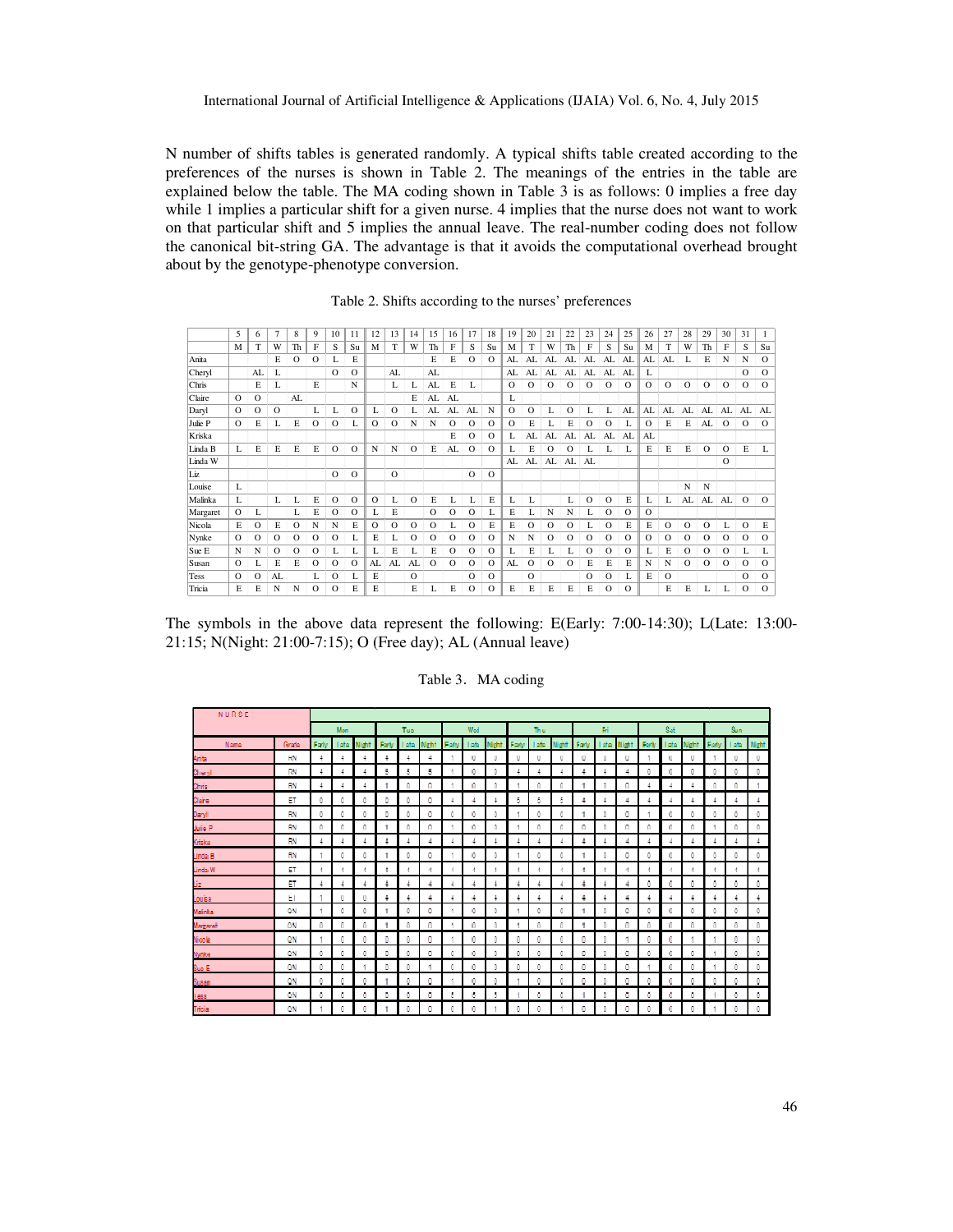#### Step 2: *Fitness &Selection*

The better fit solutions are selected using the tournament selection. The fitness function which acts as the criterion for selection is defined as follows: Penalties are imposed on the violations of the hard constraints (Table 4) and on the violations of the soft constraints, as well (Table 5).

| <b>Hard Constraints</b>    | Penalty $P_{hi}$ |
|----------------------------|------------------|
| <i><b>OneShiftADay</b></i> | 4000             |
| <b>MaxHours</b>            | 2000             |
| MaxDaysOn                  | 3000             |
| MinDavisOn                 | 1000             |
| <b>Succession</b>          | 6000             |
| HardRequest                | 5000             |

Table 4. Penalties on the violations of the hard constraints

|  |  | Table 5. Penalties on the violations of the soft constraints |  |  |
|--|--|--------------------------------------------------------------|--|--|
|--|--|--------------------------------------------------------------|--|--|

| <b>Soft Constraints</b> | Penalty $P_{ci}$ |
|-------------------------|------------------|
| <b>SoftRequest</b>      |                  |
| SingleNight             |                  |
| WeekendBalance          |                  |
| WeekendSplit            |                  |
| Coverage                |                  |

The total penalties on the violations of the hard constraints are given by:

$$
f = \sum_{i=1}^{N} p_{hi} x_i \ (1)
$$

The total penalties on the violations of the soft constraints are given by:

$$
g = \sum_{i=1}^{N} p_{ci} x_i \qquad (2)
$$

The objective function is given by:

$$
h = f + g
$$
 (3)  

$$
x \in \{0,1\}
$$
  $(i = 1,2,\dots,N-1,N)$  (4)

Penalties are arbitrary and need not be an exact indicator of cost, time, etc. [13]. They can serve as fitness functions to guide the search. In our study, we consider the fitness function to be the same as the objective function and being a minimization problem, the solutions with *lower* values of fitness function are *better* than those with *higher* values. We have imposed arbitrary 1000 unit penalties on the violation of hard penalties and 1 unit on the violation of soft penalties. The motivation behind this is that, when the evolving solutions reach a fitness function value which is less than 1000 (*lower* value is better), it is an indication that all the hard constraints are being satisfied and the solutions are feasible.

#### Step 3: *Crossover*

We have tailored the crossover operator to suit the QMC NSP tabular representation. The  $i<sup>th</sup>$  row and the  $j<sup>th</sup>$  column in the shifts table are randomly selected and used to demarcate the shifts tables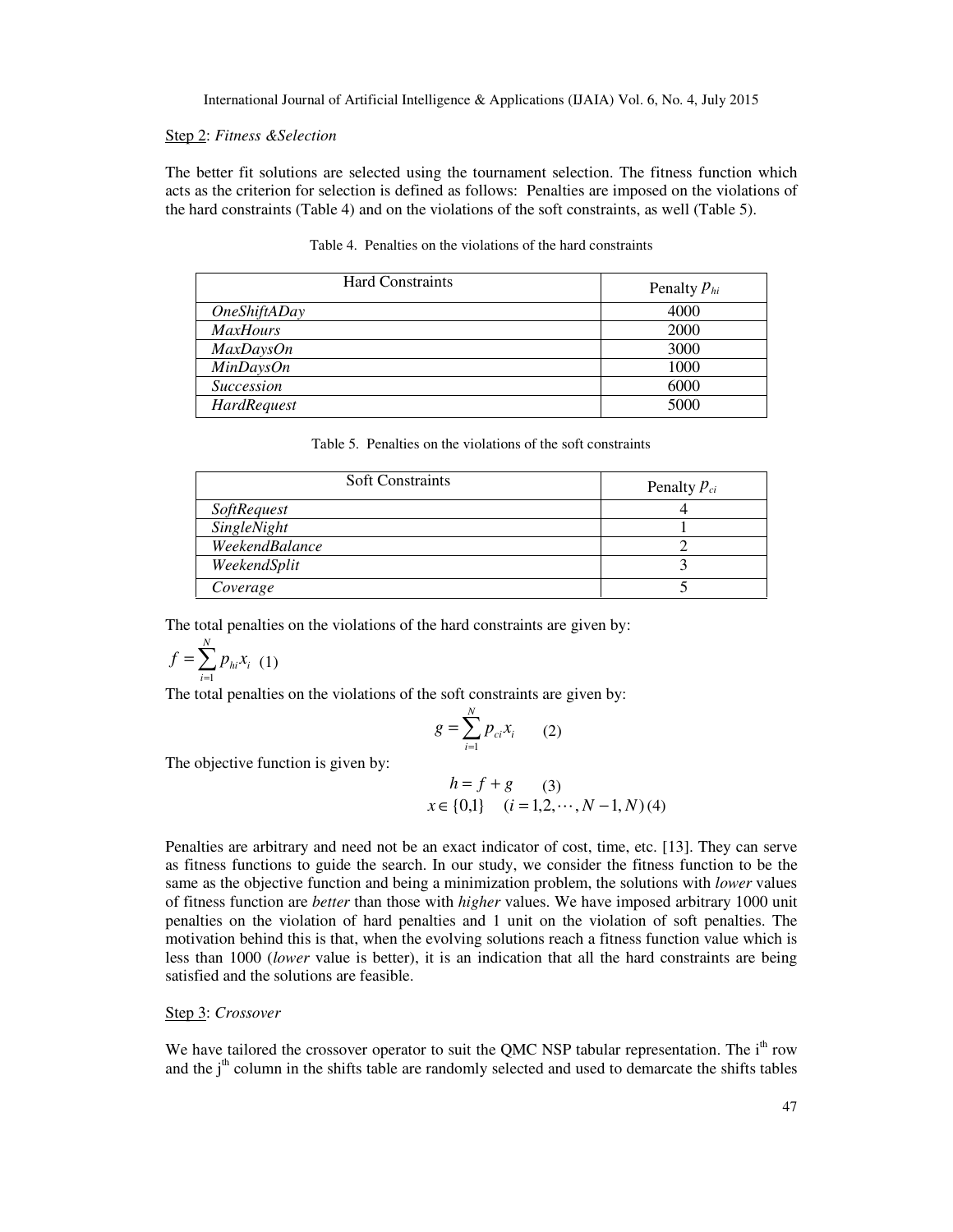in four parts as shown in Fig. 2. The offspring are obtained by interchanging the corresponding parts as shown in Fig. 3.





Fig. 2. Parents selected for crossover





Fig. 3. Offspring obtained after crossover

### Step 4: *Mutations*

Mutations are done by randomly selecting a bit and converting it into zero if it is non-zero and vice-versa.

### Step 5: *Local Search*

We employ the following greedy Local Search approach which incorporates the intrinsic knowledge of the problem. The QMC NSP has six hard constraints which correspond to the managementrequirement. Any one of the six hard constraints are randomly imposed as explained below.

1.*OneShiftADay*:A nurse canwork only one shift per day

If any nurse has more than one shift assigned to her in a given day, the shift is altered so that she has no more than a single shift that day as shown in Fig. 4.



Fig. 4. Local Search: One Shift A Day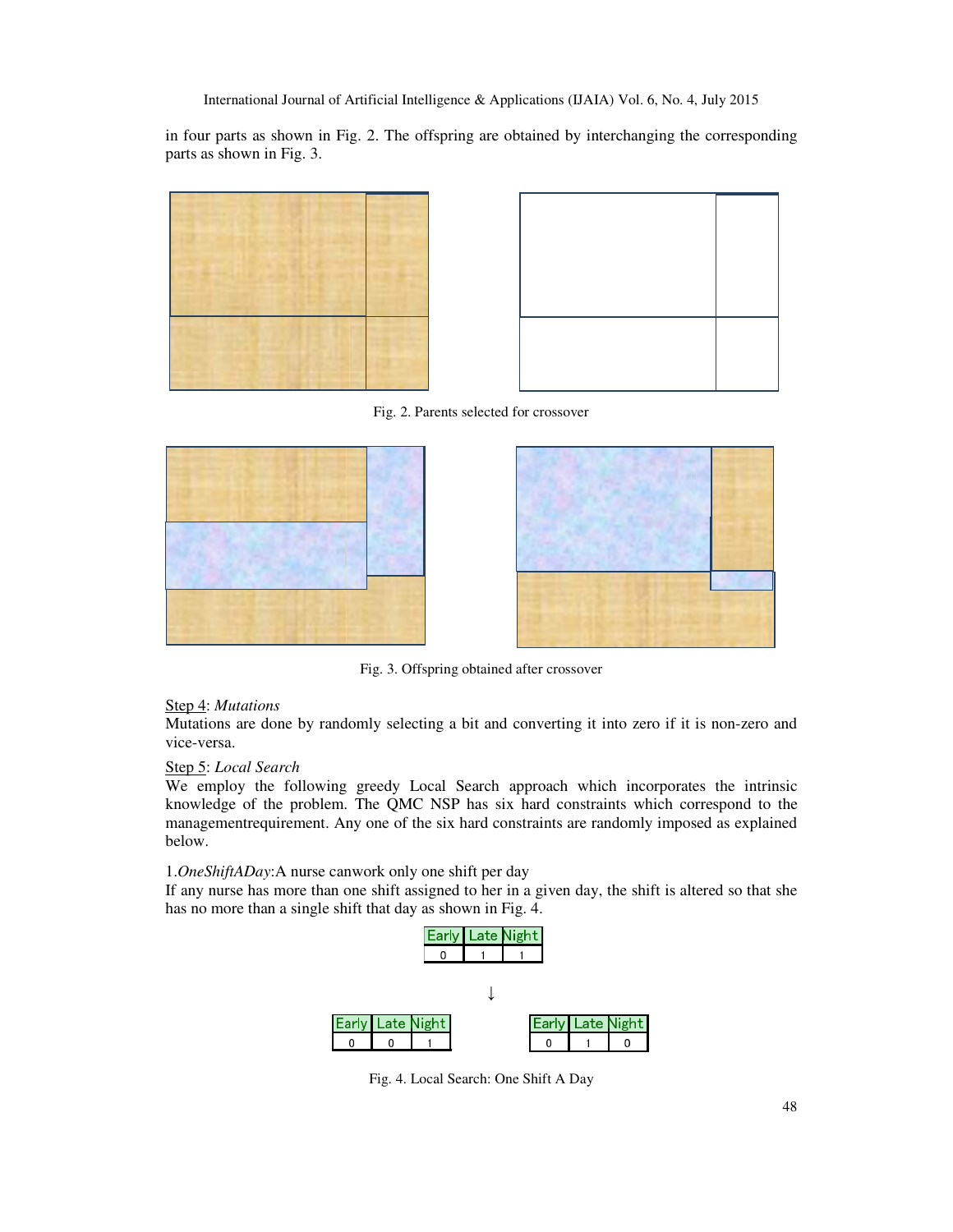2. *MaxHours*: The nurses work a maximum of 40 hours a week

If any nurse is exceeds the maximum number of hours allowed per week, her shifts are randomly adjusted to reduce the number of hours as shown in Fig. 5.

| Early Late Night Early Late Night Early Late Night Early Late Night Early Late Night Early Late Night Early Late Night |  |  |  |                                   |  |  |  |  |  |  |  |    |
|------------------------------------------------------------------------------------------------------------------------|--|--|--|-----------------------------------|--|--|--|--|--|--|--|----|
|                                                                                                                        |  |  |  | 0 1 0 0 1 0 0 0 0 1 0 0 0 1 0 0 1 |  |  |  |  |  |  |  | 50 |

 $\downarrow$ 

| Early Late Night Early Late Night Early Late Night Early Late Night Early Late Night Early Late Night Early Late Night |  |  |  |        |  |  |  |  |  |  |  |  |
|------------------------------------------------------------------------------------------------------------------------|--|--|--|--------|--|--|--|--|--|--|--|--|
|                                                                                                                        |  |  |  | 000000 |  |  |  |  |  |  |  |  |

Fig. 5. Local Search: Maximum hours a week

3.*MaxDaysOn*:(not more than six days in a row)

If any nurse is found to do more than the six days in a row, she is made to take a break in between as shown in Fig. 6.

| oun | Mon | l ue | Wed | Thu | . | <b>CAL</b><br>val | Sun |
|-----|-----|------|-----|-----|---|-------------------|-----|
|     |     |      |     |     |   |                   |     |
|     |     |      |     |     |   |                   |     |

| Sun | Mon | <b>ue</b> | Wed | hu | val | Sun |
|-----|-----|-----------|-----|----|-----|-----|
|     |     |           |     |    |     |     |

Fig. 6. Local Search: Max Days On

4. *MinDaysOn*: (At least two days a week in succession)

If any nurse is found not to have a shift of at least two days in succession, her shift is altered as shown in Fig. 7.



Fig. 7. Local Search: Min Days On

5. *Succession*(No day shift after a night shift)

If any nurse is found to do a day shift immediately after a night shift or vice versa, her shift is altered as shown in Fig. 8.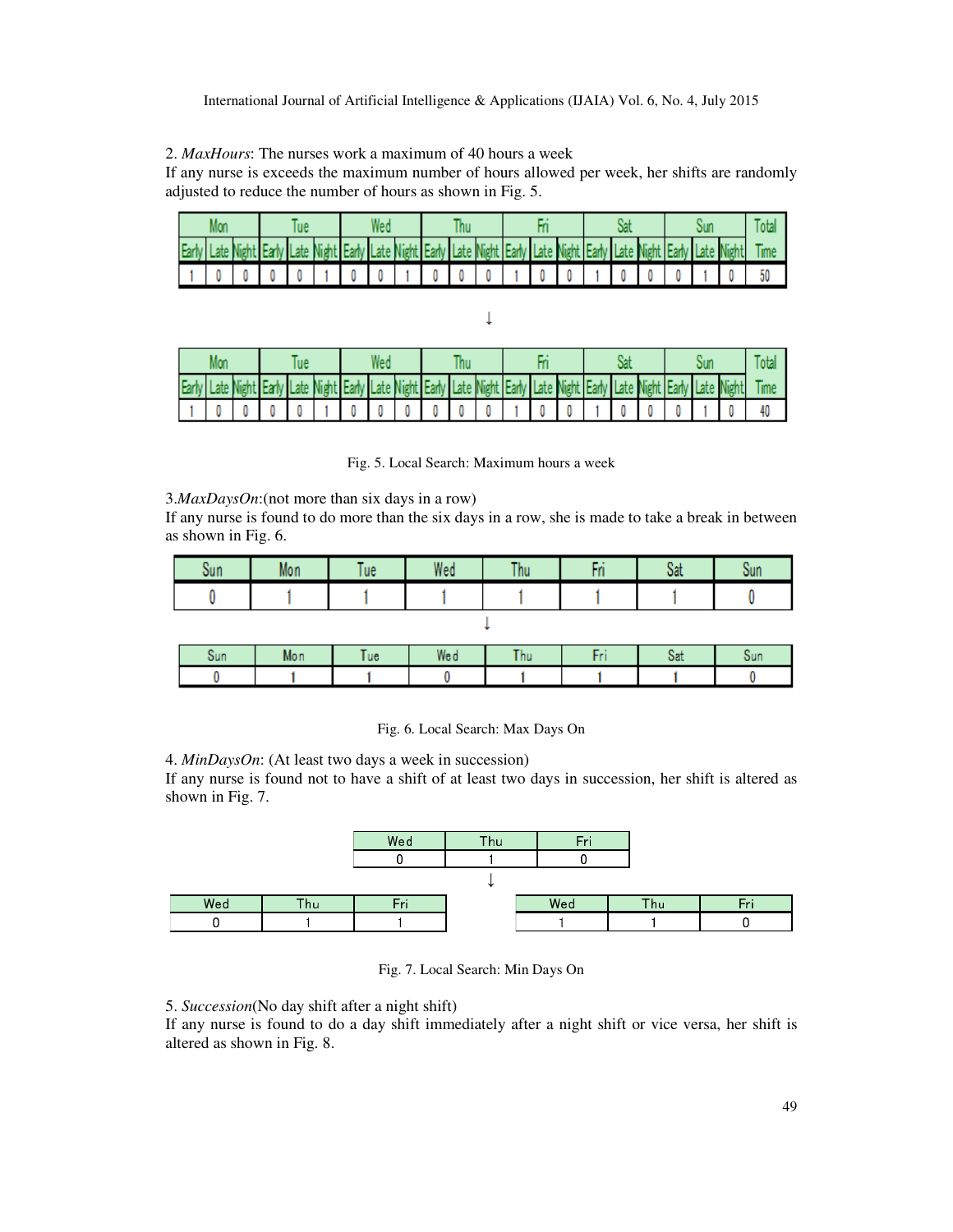| International Journal of Artificial Intelligence & Applications (IJAIA) Vol. 6, No. 4, July 2015 |  |  |
|--------------------------------------------------------------------------------------------------|--|--|
|                                                                                                  |  |  |

|   |     |  |              | Wed                               |                             | Thu |       |     |   |     |                             |
|---|-----|--|--------------|-----------------------------------|-----------------------------|-----|-------|-----|---|-----|-----------------------------|
|   |     |  | <b>Larly</b> |                                   | Late Night Early Late Night |     |       |     |   |     |                             |
|   |     |  | 0            |                                   |                             |     |       |     |   |     |                             |
|   |     |  |              |                                   |                             |     |       |     |   |     |                             |
|   | Wed |  | Thu          |                                   |                             |     |       | Wed |   | Thu |                             |
|   |     |  |              | Early Late Night Early Late Night |                             |     | Earlv |     |   |     | Late Night Early Late Night |
| o |     |  |              |                                   |                             |     |       | 0   | 0 |     |                             |

Fig. 8. Local Search: Succession

6. *Hard Request* (Nurses must take annual leave)

Nurses must take the annual leave they are entitled to. If nay nurse is found not to take the annual shift, her shifts are altered so that she can take the due annual leave as shown in Fig. 9. shift, her shifts are altered so that she can take the due annual leave as shown in Fig.

|       | Early   Late Night |                   |
|-------|--------------------|-------------------|
| 5     | 5                  | 5                 |
|       |                    |                   |
| Early |                    | <b>Late Night</b> |
|       |                    |                   |

Fig. 9. Local Search: Hard Request

The hybrid MA solves the NSP in two phases. In the first phase it tries to search for the nurses' The hybrid MA solves the NSP in two phases. In the first phase it tries to search for the nurses' shift patterns that do not violate the hard constraints. These solutions are indicated by a fitness value of less than 1000. In the second phase, the MA further evolves these feasible solutions to minimize the penalties on the soft constraints. One of the optimal solutions to the QMC NSP is shown in Table 6.

|           |    |     |   |    |   |    | Table 6. A shifts schedule optimized using MA |    |    |   |    |    |    |    |    |    |     |     |     |     |    |    |     |             |     |     |     |      |  |
|-----------|----|-----|---|----|---|----|-----------------------------------------------|----|----|---|----|----|----|----|----|----|-----|-----|-----|-----|----|----|-----|-------------|-----|-----|-----|------|--|
|           | 5  | 6   |   | 8  |   | 10 | ı                                             | 12 | в  |   | 15 | 16 | Π  | 18 | 19 | 20 | 21  | 22  | 23  | 25  | 25 | 26 | 27  | $\mathbb Z$ | 29  | 30  | 3L. | ı    |  |
|           |    |     | ĸ | Ť. |   | Ŝ. | $20$                                          | K  | T  |   | ŵ  | Ξ  | Š. | Sm | к  | T  |     | Th  |     | Ŝ.  | Ś1 |    |     |             | τĎ, | Ŧ   | s   | S.   |  |
| mita      |    |     |   |    |   |    |                                               | Е  |    |   |    |    |    |    | ш  | м  | Mτ. | ж   | аĿ  | AT. | ж  |    | āЬ  |             |     |     |     |      |  |
| "heryl    |    | BL. |   |    | z |    |                                               |    | M. | E | ы. | E  |    |    | h. | M. | h.  | ĿЕ. | ħL  | HL. | H. |    |     |             | E   | E   |     |      |  |
| mris      | BЪ |     |   |    |   |    | N                                             |    |    |   | м. | Б  | R  |    |    |    |     |     |     |     |    |    |     | Е           |     |     |     |      |  |
| "laire    |    |     |   | M. | E |    |                                               | E  | L  | E | M. | ш. |    |    |    | z  |     |     |     | E   | E  |    |     | E           |     |     | n.  | Е    |  |
| tary I    |    |     |   |    |   | E  | L                                             |    |    |   | м. | M. | Ж. | N  |    |    |     |     | ı.  |     | ж  |    | ΔL  | ш           | м.  | ÃĿ. | ш.  | - AL |  |
| antie P   |    |     |   |    |   |    |                                               |    |    |   |    |    |    |    |    | ž  |     | þ   |     |     |    |    |     |             | м   |     |     |      |  |
| kriska.   |    |     |   |    |   |    |                                               |    | L  |   |    | B  |    |    | ш  | ж  | ы.  | ж   | ЪL. | ш   |    |    | ЪL. |             |     |     | Е   | L    |  |
| Linda B   |    |     |   |    | E |    |                                               | N  | N  |   |    | 缸  |    |    |    | R  |     |     |     | r.  |    |    | E.  |             |     |     | E   | L    |  |
| Anda K I  |    |     |   |    |   |    |                                               |    |    |   |    |    |    | z  | л  | М. | Ы.  | Ж   | Al. |     |    |    |     |             | Ŀ   |     | в   | T.   |  |
| LLZ.      |    |     |   |    | E |    |                                               |    |    |   |    |    | E  | ū. |    |    |     | Ξ   |     |     |    |    |     |             | E   | E   |     |      |  |
| Comise.   |    | в   |   |    |   |    |                                               | L  | E  | в |    |    | R  | Ŀ  |    | к  |     | т.  |     |     |    |    |     |             | N   |     |     |      |  |
| Kalinka   |    |     |   |    | E |    |                                               | Þ  | k  |   |    |    | Ŀ  |    | E  |    |     |     |     | ŀ.  | Ξ  |    |     |             |     | hь  | ĿЬ. | h L  |  |
| kang aret |    |     |   |    |   |    |                                               | L  | в  | L |    |    |    | ı  | E  |    |     |     |     |     |    |    | L   |             | Ŀ   |     |     |      |  |
| sicola.   |    |     |   |    |   |    | Е                                             |    |    |   |    |    |    | E  | E  |    |     |     |     |     | B  |    |     |             |     |     |     | Е    |  |
| Wake      |    |     |   |    |   |    |                                               | E  | T. |   |    |    |    |    | ×  | N  |     |     |     |     |    |    |     |             |     |     |     |      |  |
| Sme B     |    | B   |   |    |   | E  | Е                                             | Þ  | B  | L |    |    |    |    | Þ  | Ŀ  |     | II. |     |     |    |    | L   | J.          |     |     | L   | . P  |  |
| facsa o   |    | L.  |   |    |   |    |                                               | ш  | M. | М |    |    |    |    | Ш  |    |     |     |     |     |    |    | N   |             |     |     |     |      |  |

# **4. Conclusion**

The Nurse Scheduling Problem (NSP), like the well-known Travelling Salesman Problem (TSP) is an NP-hard problem. Some studies show that the straightforward implementation of the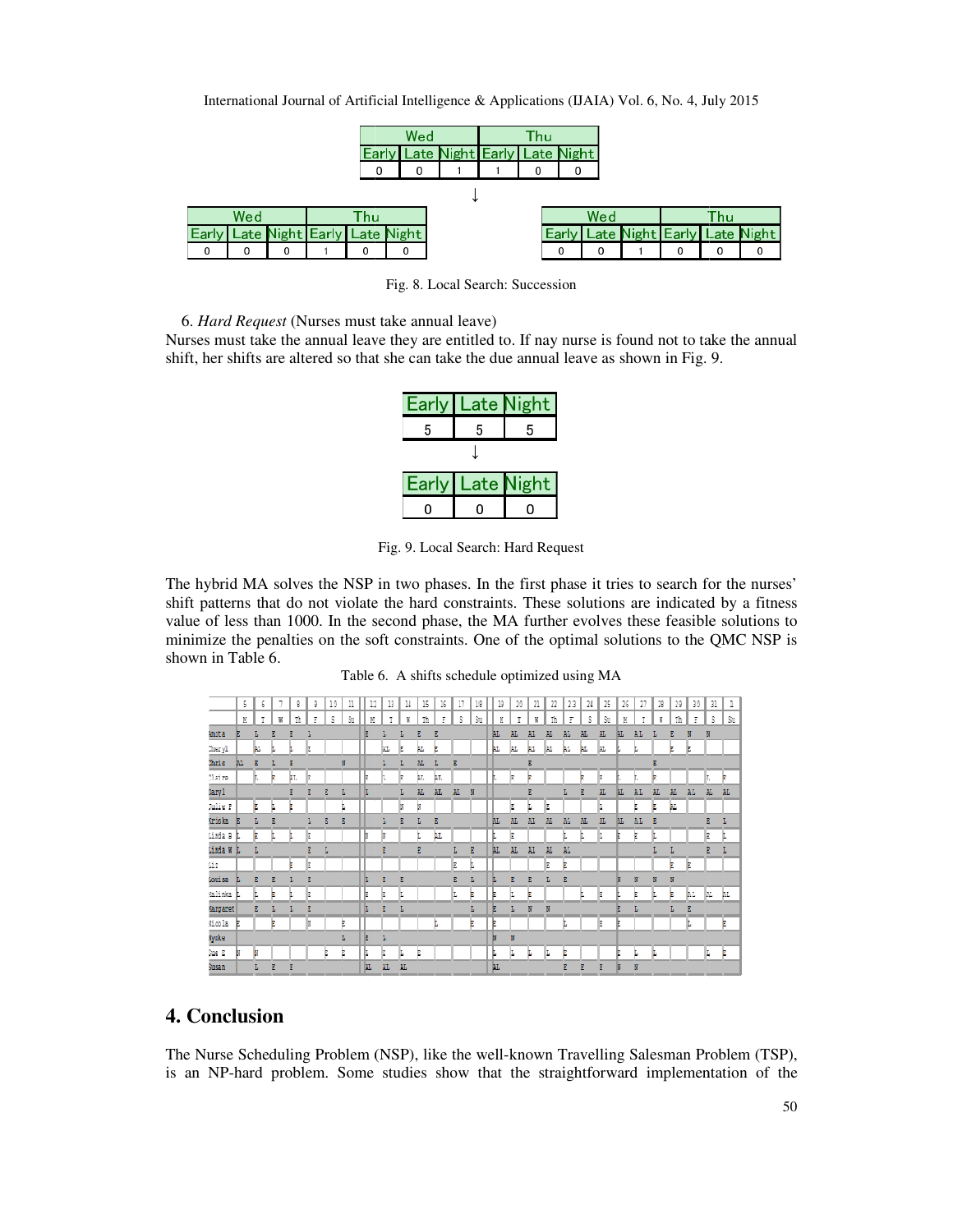Genetic Algorithm is incapable of obtaining a satisfactory solution. Therefore, we believe that a hybrid methodology involving an Evolutionary Algorithm that finds several feasible solutions and a Local Search exploiting the inherent knowledge of the problem to optimize the intermediate feasible solutions is an appropriate tool to tackle this highly complex problem. With this intuition, we have tailor-made a Memetic Algorithm (GA + local search) to solve the Queen's Medical Centre (Nottingham, UK) NSP that is freely available online. The hybrid MA solves the NSP in two phases. In the first phase it tries to search for the nurses' shift patterns that do not violate the hard constraints. In the second phase, the MA further evolves these feasible solutions to minimize the penalties on the soft constraints and obtains optimal and near optimal solutions.

## **References**

- [1] Abobaker, R.A.; Ayob, M.; Hadwan, M., "Greedy constructive heuristic and local search algorithm for solving Nurse Rostering Problems," 3rd Conference on Data Mining and Optimization (DMO), 2011, pp.194,198, 28-29 June 2011.
- [2] Aickelin U and Dowsland KA. Exploiting problem structure in a Genetic Algorithms approach to a nurserostering problem. Journal of Scheduling, vol. 31, pp.139-153, 2000.
- [3] Uwe Aickelin and Kathryn A. Dowsland, An Indirect Genetic Algorithm for a Nurse Scheduling ProblemComputers & Operations Research, 31(5), pp. 761-778, 2004.
- [4] Aickelin, U.; Burke, E.K.; Jingpeng Li, "An Evolutionary Squeaky Wheel Optimization Approach to Personnel Scheduling," IEEE Transactions on Evolutionary Computation, , vol.13, no.2, pp.433,443, April 2009.
- [5] AlpayAlkan, Ender Özcan, Memetic Algorithms for Timetabling, Evolutionary Computation, EC 2003, pp. 1796 – 1802. Vol.3
- [6] Bai, R.; Burke, E.K.; Kendall, G.; Jingpeng Li; McCollum, B., "A Hybrid Evolutionary Approach to the Nurse Rostering Problem," IEEE Transactions on Evolutionary Computation, , vol.14, no.4, pp.580,590, Aug. 2010.
- [7] Edmund K. Burke,Patrick deCausmaecker, Greet VandenBerghe and Hendrik Van Landeghem, The state of the art of Nurse Rostering, JournalofScheduling7: 441–499, 2004.
- [8] Cares, J.P.; Riff, M.C., "A Collaborative Approach to Solve a Nurse Scheduling Problem," 24th IEEE International Conference on Tools with Artificial Intelligence (ICTAI), 2012, vol.1, pp.344,350, 7-9 Nov. 2012.
- [9] Charles W. Spry and Mark A. Lawley, "Evaluating Hospital Pharmacy Staffing and Work Scheduling using Simulation, Proceedings of the 2005 Winter Simulation Conference,M. E. Kuhl, N. M. Steiger, F. B. Armstrong, and J. A. Joines, eds.pp. 2256-2263.
- [10] Mingang Cheng, Hiromi Itoh Ozaku, NoriakiKuwahara, Kiyoshi Kogure and Jun Ota, "Nursing Care Scheduling Problem: Analysis ofStaffing Levels", Proceedings of the 2007 IEEEInternational Conference on Robotics and Biomimetics, December 15 -18, 2007, Sanya, China, pp. 1715-1720.
- [11] Constantino, A.A.; Landa-silva, D.; de Melo, E.L.; Romao, W., "A heuristic algorithm for nurse scheduling with balanced preference satisfaction," IEEE Symposium on Computational Intelligence in Scheduling (SCIS), 2011, pp.39,45, 11-15 April 2011.
- [12] Davis, L. (1991). Handbook of genetic algorithms. New York: Van Nostrand Reinhold.
- [13] K. Deb, Genetic algorithms for function optimization J.L. Herraand, L. Verdegay (Eds.), Genetic Algorithms and Soft Computing, Physica-Verlag, Heidelberg (1996).
- [14] Dowsland KA. Nurse Scheduling with Tabu Search and Strategic Oscillation. European Journal ofOperational Research 1998; 106:393-407.
- [15] Dowsland KA and Thompson JM. Nurse Scheduling with Knapsacks, Networks and Tabu Search.Journal of the Operational Research Society 2000; 825-833.
- [16] Easton F and Mansour N. A Distributed Genetic Algorithm for Employee Staffing and SchedulingProblems. In Forrest S. Editor. Proceedings of the Fifth International Reference on Genetic Algorithms,San Mateo: Morgan Kaufmann Publishers, 1993:360-367.
- [17] Elbenani, B.; Ferland, J.A.; Gascon, V., "Mathematical programming approach for routing home care nurses," IEEE International Conference on Industrial Engineering and Engineering Management, 2008. IEEM 2008, pp.107,111, 8-11 Dec. 2008.
- [18] Goldberg, D. E., and Voessner, S. (1999). Optimizing global-local search hybrids. In W. Banzhafet al. (Eds.), Proceedings of the Genetic and Evolutionary Computation Conference'99 (pp. 220-228). San Mateo, CA: Morgan Kaufmann.